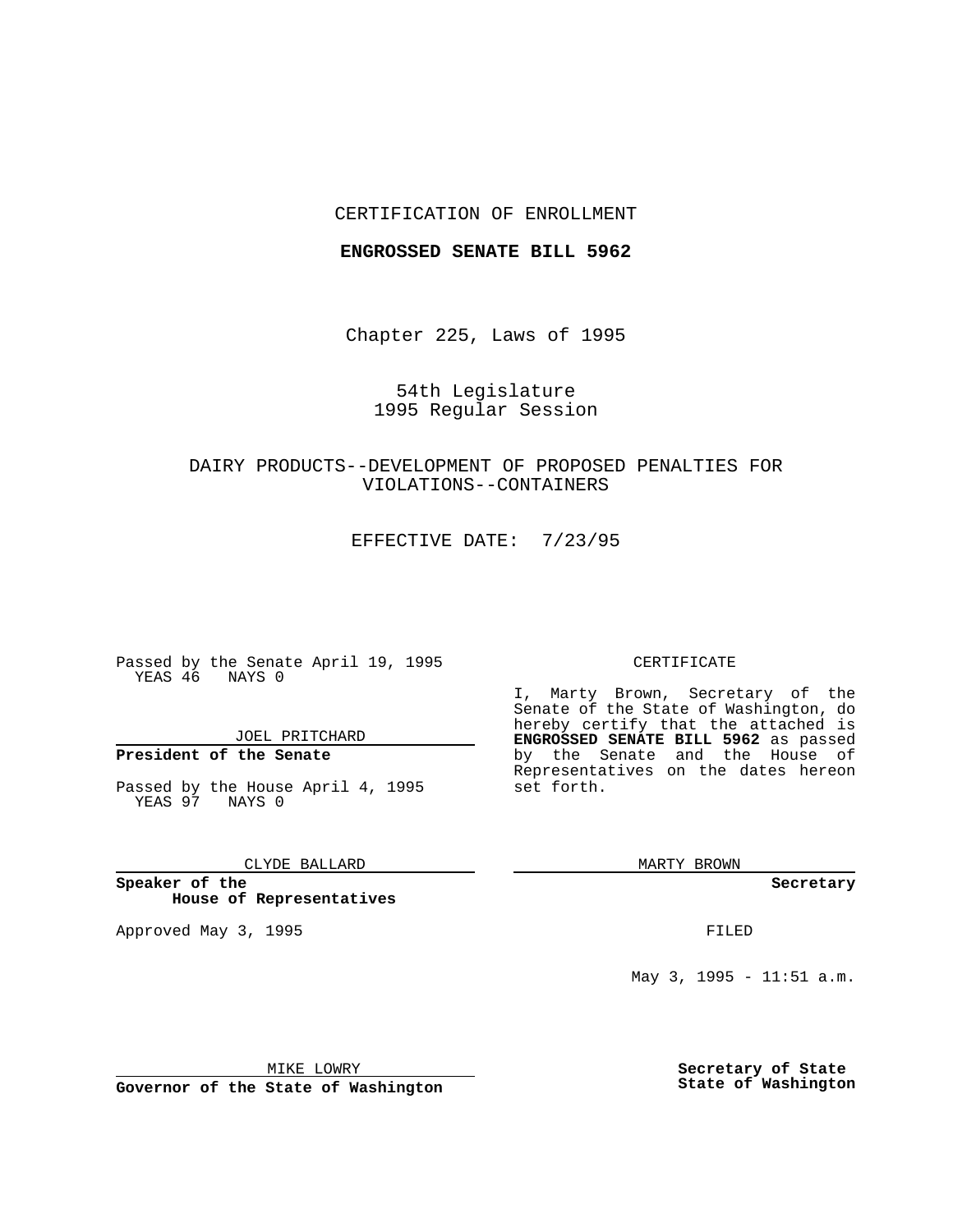# **ENGROSSED SENATE BILL 5962** \_\_\_\_\_\_\_\_\_\_\_\_\_\_\_\_\_\_\_\_\_\_\_\_\_\_\_\_\_\_\_\_\_\_\_\_\_\_\_\_\_\_\_\_\_\_\_

\_\_\_\_\_\_\_\_\_\_\_\_\_\_\_\_\_\_\_\_\_\_\_\_\_\_\_\_\_\_\_\_\_\_\_\_\_\_\_\_\_\_\_\_\_\_\_

## AS AMENDED BY THE HOUSE

Passed Legislature - 1995 Regular Session

#### **State of Washington 54th Legislature 1995 Regular Session**

**By** Senators Rasmussen and Newhouse

Read first time 02/17/95. Referred to Committee on Agriculture & Agricultural Trade & Development.

 AN ACT Relating to dairy products; amending RCW 15.36.121; and creating a new section.

BE IT ENACTED BY THE LEGISLATURE OF THE STATE OF WASHINGTON:

 NEW SECTION. **Sec. 1.** The dairy inspection program advisory committee created by RCW 15.36.561 shall develop a proposal to impose a civil penalty that would be in lieu of a degrade or summary suspension for violations of the pasteurized milk ordinance. The committee shall inquire as to the acceptability of the proposed civil penalty authority with the federal food and drug administration, with regulatory agencies that implement the requirements of the pasteurized milk ordinance in states to which milk produced in Washington state is shipped, and with other public and private organizations that may be affected by the issue. The committee shall provide a written report containing its conclusions and recommendations to the house of representatives and senate committees having jurisdiction over milk quality issues by December 15, 1995.

 **Sec. 2.** RCW 15.36.121 and 1994 c 143 s 210 are each amended to read as follows: